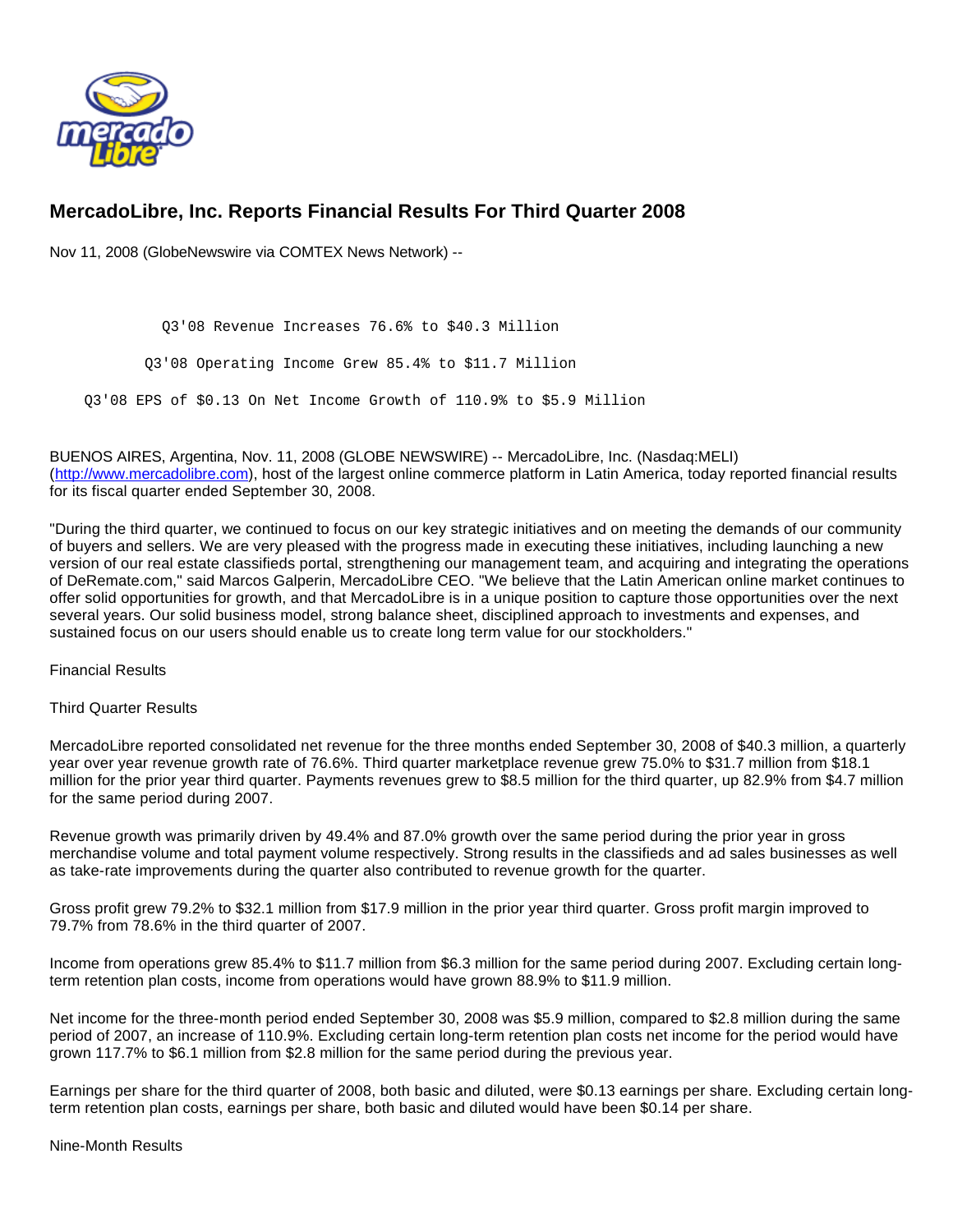Revenue for the nine months ended September 30, 2008 increased 77.9% to \$103.6 million compared with \$58.2 million for the prior year period.

Gross profit increased 79.9% to \$82.5 million from \$45.9 million from the prior year period, representing a gross profit margin of 79.7% for fiscal 2008 year to date, compared to 78.8% in 2007.

Income from operations increased 86.9% to \$26.4 million from \$14.1 million in the previous year. Income from operations includes \$1.9 million of compensation costs related to the Classifieds Media Group (CMG) acquisition and \$0.2 million of certain costs related to the company's long-term compensation plan. Excluding these charges, income from operations for the first nine months of 2008 would have grown 102.1% to \$28.5 million.

Net income for the nine months ended September 30, 2008 was \$10.9 million, compared to \$4.4 million for the prior year period, an increase of 149.2%. Net income for the period excluding acquisition related compensation and certain long-term retention plan costs would have grown 197.4% to \$13.0 million.

Earnings per share for the first nine months of 2008, both basic and diluted, were \$0.25 earnings per share. Earnings per share for the same period, excluding acquisition related compensation and certain long-term retention plans costs would have been \$0.29 earnings per share.

## Key Performance Metrics

Following are highlights on certain key performance metrics for the third quarter ended September 30, 2008.

Registered Users -- New confirmed registered users, including the cumulative stock of users acquired through the purchase of DeRemate, for the three month period ended September 30, 2008 were 3.9 million, generating a cumulative confirmed registered user base of 32.0 million users as of September 30, 2008, an increase of 37.6% over the 23.3 million users registered as of September 30, 2007.

Transaction volume -- Gross merchandise volume was \$590.1 million for the third quarter of 2008, a 49.4% growth from gross merchandise volume of \$394.9 for the same period during 2007. MercadoLibre totaled 5.6 million successful items during the third quarter of 2008, 21.7% more than the 4.6 million successful items sold during the same period of 2007. Total payment volume was \$81.5 million during the three-month period ending September 30, 2008, a growth of 87.0% over total payment volume of \$43.6 million for the same period of 2007.

# Conference Call and Webcast

MercadoLibre will host a conference call to discuss results for the quarter ending September 30, 2008 today at 4:30 p.m. Eastern Time. The conference call may be accessed by dialing 719-325-4748. A live webcast of the conference call can be accessed at the company's investor relations website at <http://investor.mercadolibre.com/>. An archive will be available for one week following the conclusion of the conference call.

Definition of Selected Operational Metrics

New confirmed registered users -- Measure of the number of new users who have registered on the MercadoLibre marketplace and confirmed their registration.

Total confirmed registered users -- Measure of the cumulative number of users who have registered on the MercadoLibre marketplace and confirmed their registration.

Gross merchandise volume -- Measure of the total U.S. dollar sum of all transactions completed through the MercadoLibre marketplace, excluding motor vehicles, vessels, aircraft, real estate, and services.

Successful items -- Measure of the number of items that were sold/purchased through the MercadoLibre marketplace.

Total payment volume -- Measure of total U.S. dollar sum of all transactions paid for using MercadoPago.

Operating income margin -- Income from operations as a percentage of net revenues.

Gross profit margin -- Gross profit as a percentage of net revenues.

About MercadoLibre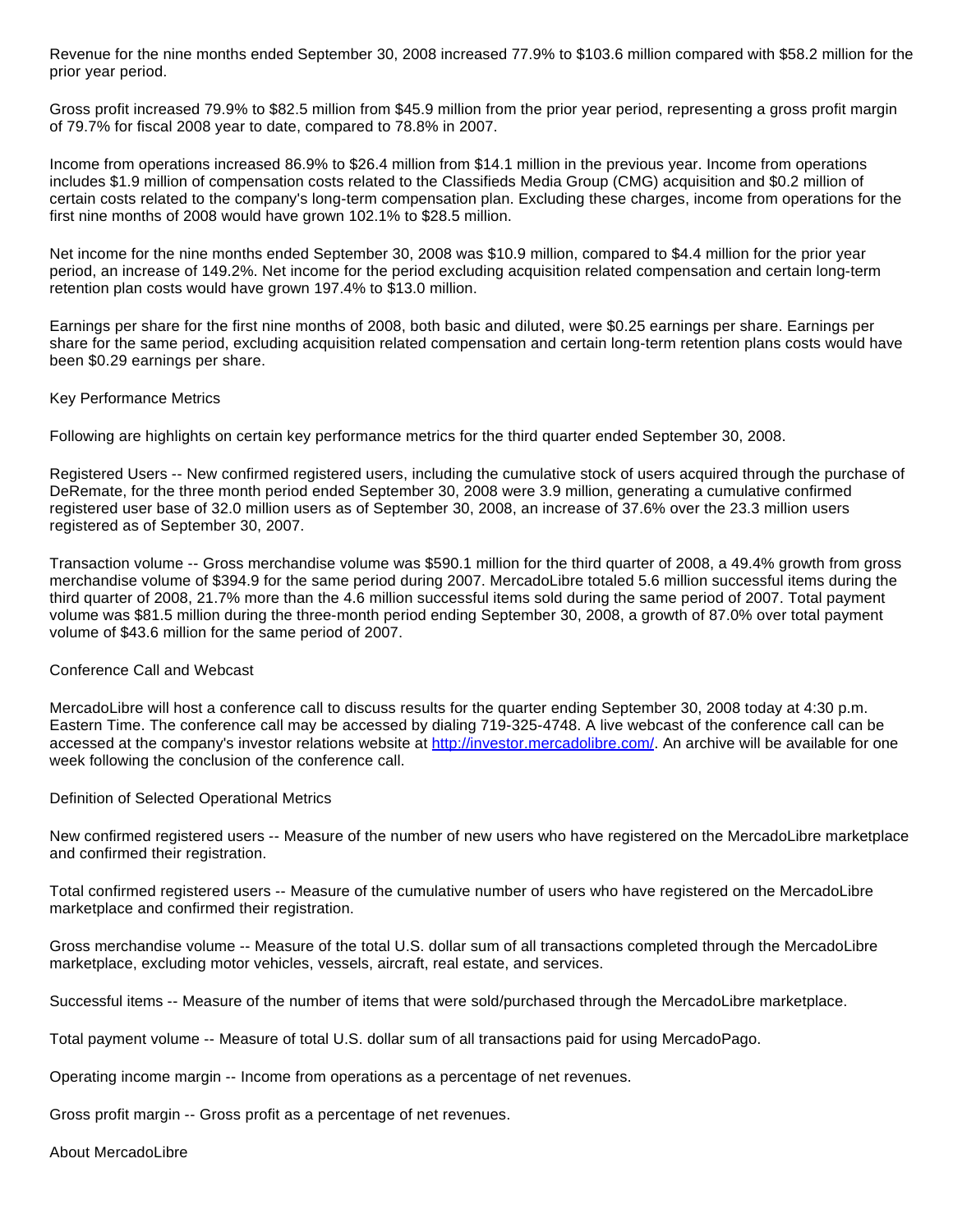MercadoLibre is the largest online commerce platform in Latin America. We are market leaders in e-commerce in each of Argentina, Brazil, Chile, Colombia, Ecuador, Mexico, Peru, Uruguay and Venezuela, based on unique visitors and page views during the third quarter of 2008. Additionally, we have recently launched online trading platforms in Costa Rica, the Dominican Republic and Panama. With a population of over 550 million people and a region with one of the world's fastest-growing Internet penetration rates, we provide buyers and sellers a robust online trading environment that fosters the development of a large and growing e-commerce community. We offer a technological and commercial solution that addresses the distinctive cultural and geographic challenges of operating an online trading platform in Latin America.

The MercadoLibre, Inc. logo is available at <http://www.globenewswire.com/newsroom/prs/?pkgid=4193>

### Non-GAAP Financial Measures

This press release includes financial measures defined as "non-GAAP financial measures" by the Securities and Exchange Commission (SEC). See "Non GAAP Measures of Financial Performance" for more information about these measures.

## Forward-Looking Statements

Any statements contained in this press release that are not statements of historical fact, including statements about the company's beliefs and expectations, are forward-looking statements and should be evaluated as such. Such forward-looking statements reflect, among other things, the company's current expectations, plans, projections and strategies, anticipated financial results, future events and financial trends affecting the company's business, all of which are subject to known or unknown risk and uncertainties that may cause the company's actual results to differ materially from those expressed or implied by these forward-looking statements, including general market conditions, the failure of customary closing conditions, adverse changes in the company's markets and other risks disclosed in the company's filings with the Securities and Exchange Commission. Because of the risks, uncertainties and assumptions, investors should not place undue reliance on any forwardlooking statements.

#### Financial Tables:

|                                                                                         | September 30<br>2008<br>----------- | December 31<br>2007<br>.             |
|-----------------------------------------------------------------------------------------|-------------------------------------|--------------------------------------|
| Assets                                                                                  | (Unaudited)                         | (Audited)                            |
| Current assets:                                                                         |                                     |                                      |
| Cash and cash equivalents                                                               | \$<br>10,403,585                    | \$15,677,407                         |
| Short-term investments                                                                  | 20,489,006                          | 52,300,007                           |
| Accounts receivable                                                                     | 5,714,806                           | 3,211,252                            |
| Funds receivable from customers                                                         | 34,893,877                          | 29, 162, 763                         |
| Prepaid expenses                                                                        | 793,683                             | 283,477                              |
| Deferred tax assets                                                                     | 3,784,991                           | 3,445,101                            |
| Other assets                                                                            | 3,035,568                           | 894,163<br>. _ _ _ _ _ _ _ _ _ _ _ . |
| Total current assets<br>Non-current assets:                                             | 79,115,516                          | 104, 974, 170                        |
| Long-term investments                                                                   | 3,057,065                           | 1,323,789                            |
| Property and equipment, net                                                             | 5,874,868                           | 4,143,204                            |
| Goodwill and intangible assets, net                                                     | 80,592,075                          | 23, 428, 646                         |
| Deferred tax assets                                                                     |                                     | 269,596                              |
| Other assets                                                                            | 485,237                             | 353,395                              |
| Total non-current assets                                                                | 90,009,245                          | 29,518,630                           |
| Total assets                                                                            | \$169,124,761                       | \$134,492,800                        |
|                                                                                         | =============                       | =============                        |
| Liabilities and<br>Shareholders' Equity<br>Current liabilities:<br>Accounts payable and |                                     |                                      |
| accrued expenses                                                                        | \$<br>18,067,876 \$ 9,278,138       |                                      |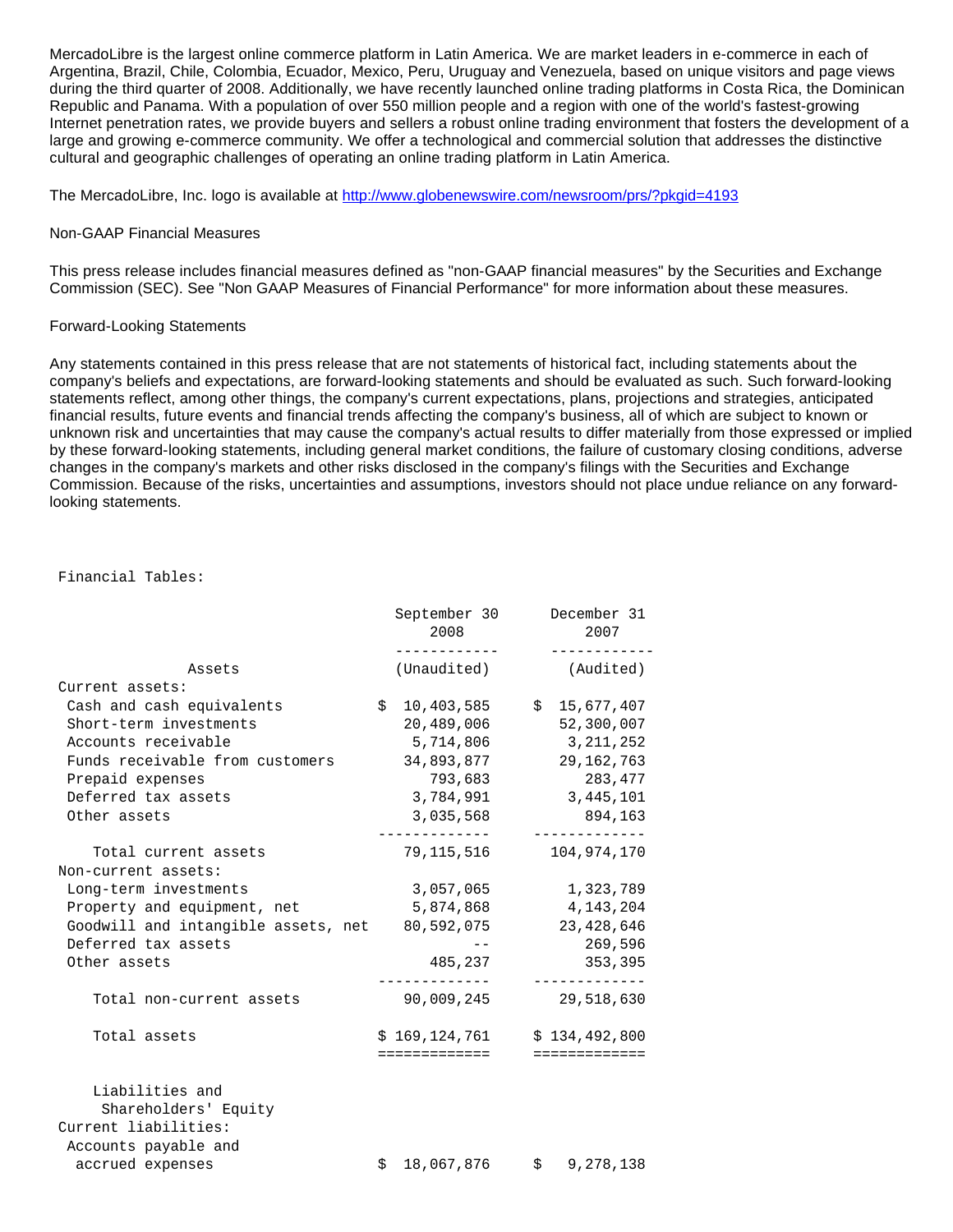| 5,227,666<br>4,748,841<br>18,497,771<br>1,012,021<br>_____________<br>2,587,639<br>1,129,760 | 3,778,236<br>2,493,749<br>9,713,227<br>69,979<br>-------------<br>66,537,511 41,751,506                                                                                    |
|----------------------------------------------------------------------------------------------|----------------------------------------------------------------------------------------------------------------------------------------------------------------------------|
|                                                                                              |                                                                                                                                                                            |
|                                                                                              |                                                                                                                                                                            |
|                                                                                              |                                                                                                                                                                            |
|                                                                                              |                                                                                                                                                                            |
|                                                                                              |                                                                                                                                                                            |
|                                                                                              |                                                                                                                                                                            |
|                                                                                              | 1,068,155                                                                                                                                                                  |
| -------------<br>3,717,399                                                                   | -------------<br>1,068,155                                                                                                                                                 |
|                                                                                              |                                                                                                                                                                            |
|                                                                                              |                                                                                                                                                                            |
|                                                                                              |                                                                                                                                                                            |
|                                                                                              |                                                                                                                                                                            |
|                                                                                              |                                                                                                                                                                            |
| 44,297                                                                                       | 44,227                                                                                                                                                                     |
| 122, 172, 907 121, 890, 138                                                                  |                                                                                                                                                                            |
|                                                                                              | $(23, 473, 353)$ $(34, 363, 917)$                                                                                                                                          |
| 126,000                                                                                      | 4,102,691                                                                                                                                                                  |
| -------------                                                                                | -------------                                                                                                                                                              |
|                                                                                              | $$70,254,910$ $$42,819,661$<br>=============   =============<br>44,296,621 and 44,226,563 shares<br>issued and outstanding at September<br>30, 2008 and December 31, 2007, |

| \$169,124,761 | \$134,492,800 |
|---------------|---------------|
|               |               |

|                                                                                  |                                                              | Nine Months Ended Three Months Ended<br>September 30              | September 30 |  |
|----------------------------------------------------------------------------------|--------------------------------------------------------------|-------------------------------------------------------------------|--------------|--|
|                                                                                  |                                                              | 2008 2007 2008 2007                                               |              |  |
|                                                                                  |                                                              | (Unaudited) (Unaudited)                                           |              |  |
| Net revenues \$103,572,881 \$58,232,755 \$40,260,643 \$22,800,130<br>Cost of net |                                                              |                                                                   |              |  |
| revenues                                                                         |                                                              | $(21, 075, 044)$ $(12, 369, 310)$ $(8, 153, 862)$ $(4, 882, 048)$ |              |  |
| Gross profit 82,497,837 45,863,445 32,106,781 17,918,082                         |                                                              |                                                                   |              |  |
| Operating<br>expenses:<br>Product and<br>technology                              |                                                              |                                                                   |              |  |
| Sales and                                                                        | development (5,218,502) (3,157,033) (1,744,608) (1,154,317)  |                                                                   |              |  |
| General and<br>administra-                                                       | marketing (30,905,222) (19,629,001) (11,425,168) (6,982,476) |                                                                   |              |  |
|                                                                                  | tive (18,088,234) (8,970,232) (7,261,068) (3,483,918)        |                                                                   |              |  |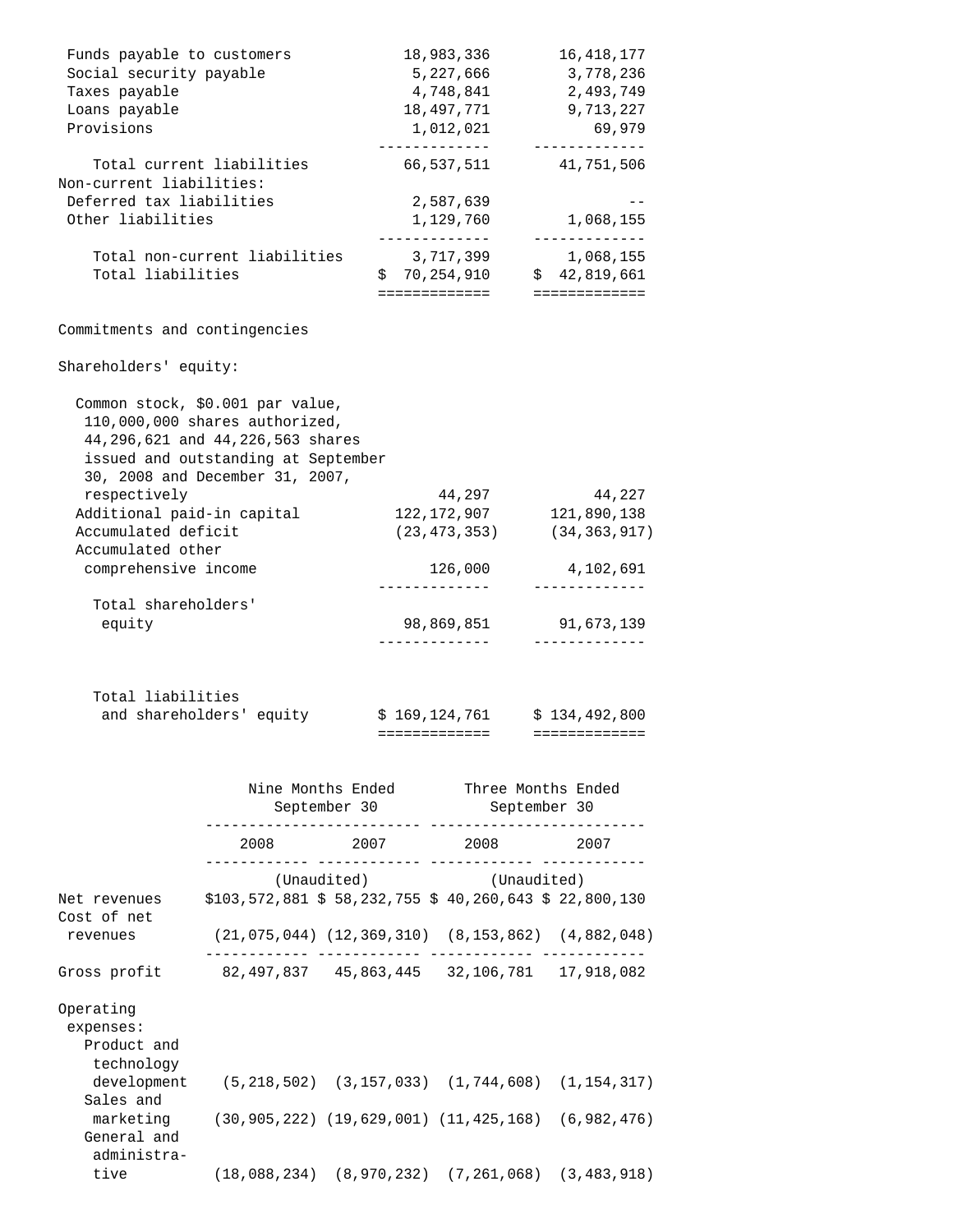| Compensation<br>Cost related                                                                         |                                                                                                         |                                                                     |                              |                                                                     |
|------------------------------------------------------------------------------------------------------|---------------------------------------------------------------------------------------------------------|---------------------------------------------------------------------|------------------------------|---------------------------------------------------------------------|
| to acquisi-                                                                                          |                                                                                                         |                                                                     |                              |                                                                     |
| tions                                                                                                | (1,919,870)                                                                                             | and the state of the state of the state                             |                              |                                                                     |
| Total<br>operating                                                                                   |                                                                                                         |                                                                     |                              |                                                                     |
| expenses                                                                                             |                                                                                                         |                                                                     |                              | $(56, 131, 828)$ $(31, 756, 266)$ $(20, 430, 844)$ $(11, 620, 711)$ |
| Income from                                                                                          |                                                                                                         |                                                                     |                              |                                                                     |
| operations                                                                                           |                                                                                                         |                                                                     |                              |                                                                     |
| Other income<br>(expenses):<br>Interest<br>Interest ex-<br>pense and                                 | income 1,350,068 872,207 330,139 352,968                                                                |                                                                     |                              |                                                                     |
| other financ-                                                                                        | ial charges (3,453,671) (1,688,275) (1,132,524) (700,631)                                               |                                                                     |                              |                                                                     |
| Foreign curre-<br>Other                                                                              | ncy loss (5,689,938) (1,806,520) (2,648,584) (802,348)                                                  |                                                                     |                              |                                                                     |
|                                                                                                      | expenses, net 41,874 (3,006,416) 39,587 (960,358)                                                       |                                                                     |                              |                                                                     |
| Net income before                                                                                    |                                                                                                         |                                                                     |                              |                                                                     |
| income / asset<br>tax expense 18,614,342 8,478,175 8,264,555 4,187,002                               |                                                                                                         |                                                                     |                              |                                                                     |
| Income / asset<br>tax expense<br>Net income                                                          | (7,723,778) (4,107,628) (2,388,763) (1,401,528)<br>$$10,890,564 \t$4,370,547 \t$5,875,792 \t$2,785,474$ |                                                                     |                              |                                                                     |
|                                                                                                      |                                                                                                         |                                                                     |                              |                                                                     |
| Accretion of pre-<br>ferred stock                                                                    |                                                                                                         |                                                                     | ________ _____________ _____ | $---$ (309,299) $---$ (61,860)                                      |
| Net income avai-<br>lable to common<br>shareholders \$10,890,564 \$4,061,248 \$5,875,792 \$2,723,614 |                                                                                                         |                                                                     |                              |                                                                     |
|                                                                                                      |                                                                                                         | Nine Months Ended Three Months Ended<br>September 30, September 30, |                              |                                                                     |
|                                                                                                      |                                                                                                         | 2008 2007 2008 2007                                                 |                              |                                                                     |
| Basic EPS<br>Basic net<br>income per                                                                 |                                                                                                         |                                                                     |                              |                                                                     |
| share                                                                                                | $$0.25 \text{ }$ \$ 0.10 \$ 0.13 \$ 0.07                                                                |                                                                     |                              |                                                                     |
| Weighted ave-                                                                                        | rage shares 44, 255, 985 18, 214, 978 44, 290, 540 27, 538, 652                                         |                                                                     |                              |                                                                     |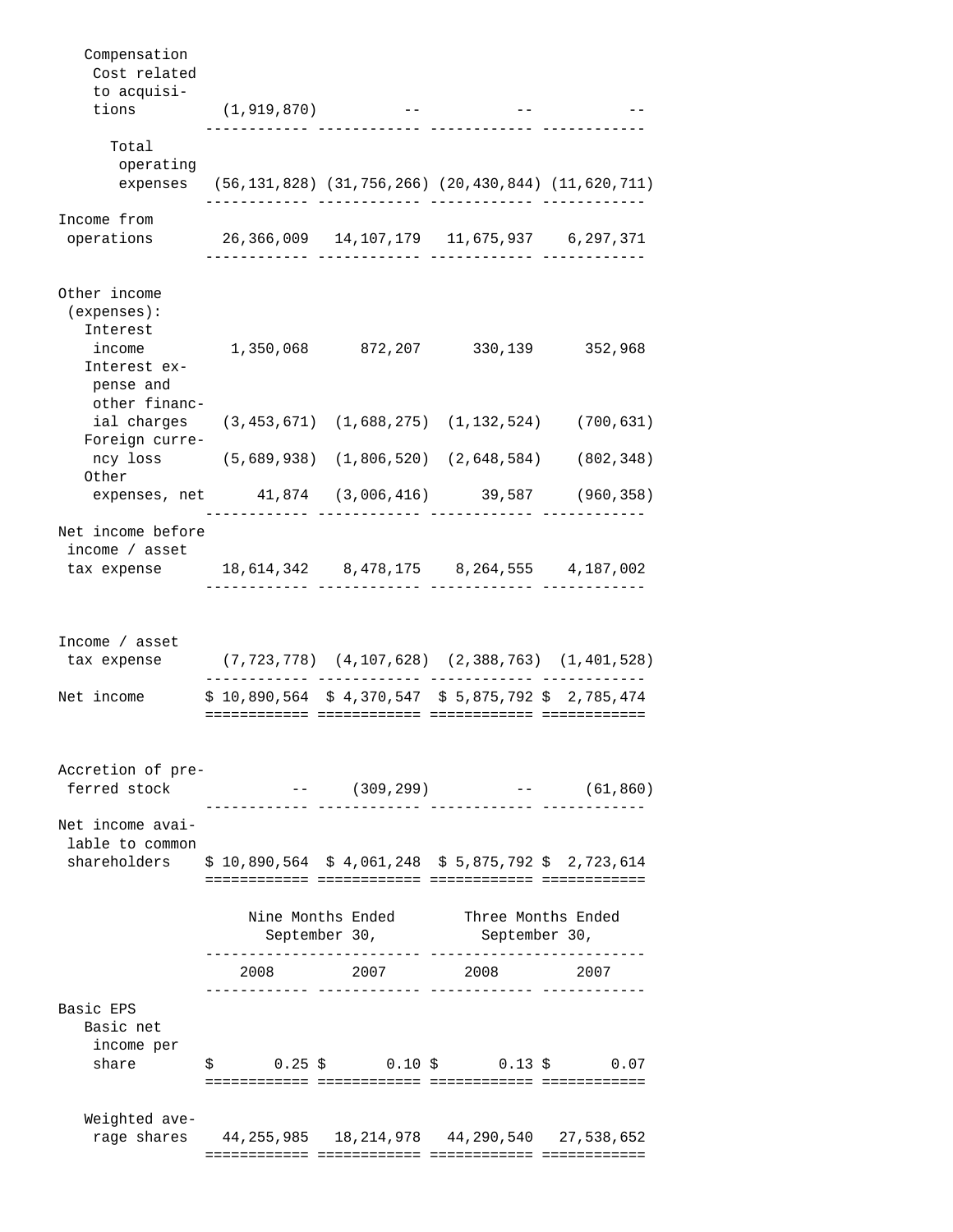Diluted EPS

| Diluted net<br>income per<br>common share \$ | $0.25 \text{ }$ \$ | $0.10 \text{ s}$ | $0.13 \text{ }$ \$ | 0.07       |
|----------------------------------------------|--------------------|------------------|--------------------|------------|
|                                              |                    |                  |                    |            |
| Weighted ave-                                |                    |                  |                    |            |
| rage shares                                  | 44,374,124         | 18,608,181       | 44,379,682         | 27,685,028 |
|                                              |                    |                  |                    |            |

 Nine Months Ended September 30 ------------------------------ 2008 2007 ---------- ---------- (Unaudited) Cash flows from operations: Net income  $$ 10,890,564 $ 4,370,547$  Adjustments to reconcile net income to net cash provided by operating activities: Depreciation and amortization 2,475,850 1,667,918 Interest expense (58,484) -- Realized gains on investments (1,257,949) (362,891) Unrealized losses (gains) on investments 246,050 (244,676) Stock-based compensation expense - stock options 3,684 20,434 Stock-based compensation expense - restricted shares 81,875 1,977 Stock-based compensation Long Term Retention Plan 352,271 -- Change in fair value of warrants -- 3,045,992 Deferred income taxes (168,148) 739,893 Changes in assets and liabilities, excluding the effect of acquisitions: Accounts receivable 4,782,430 (182,658) Funds receivable from customers (8,984,163) (4,987,925) Prepaid expenses (513,844) (256,525) Other assets (1,358,459) (571,221) Accounts payable and accrued expenses 7,790,459 2,517,021 Funds payable to customers 4,026,062 2,059,840<br>Provisions (540,629) (295,029) Provisions (540,629) Other liabilities (1,696,567) 581,469 ------------ ------------ Net cash provided by operating activities 16,071,002 8,104,166 ------------ ------------ Cash flows from investing activities: Purchase of investments (59,614,525) (49,916,141) Proceeds from sale and maturity of investments 90,593,742 7,610,991 Payment for businesses acquired, net of cash acquired (39,178,449) --Purchase of intangible assets (58,238) (47,461)

Purchases of property and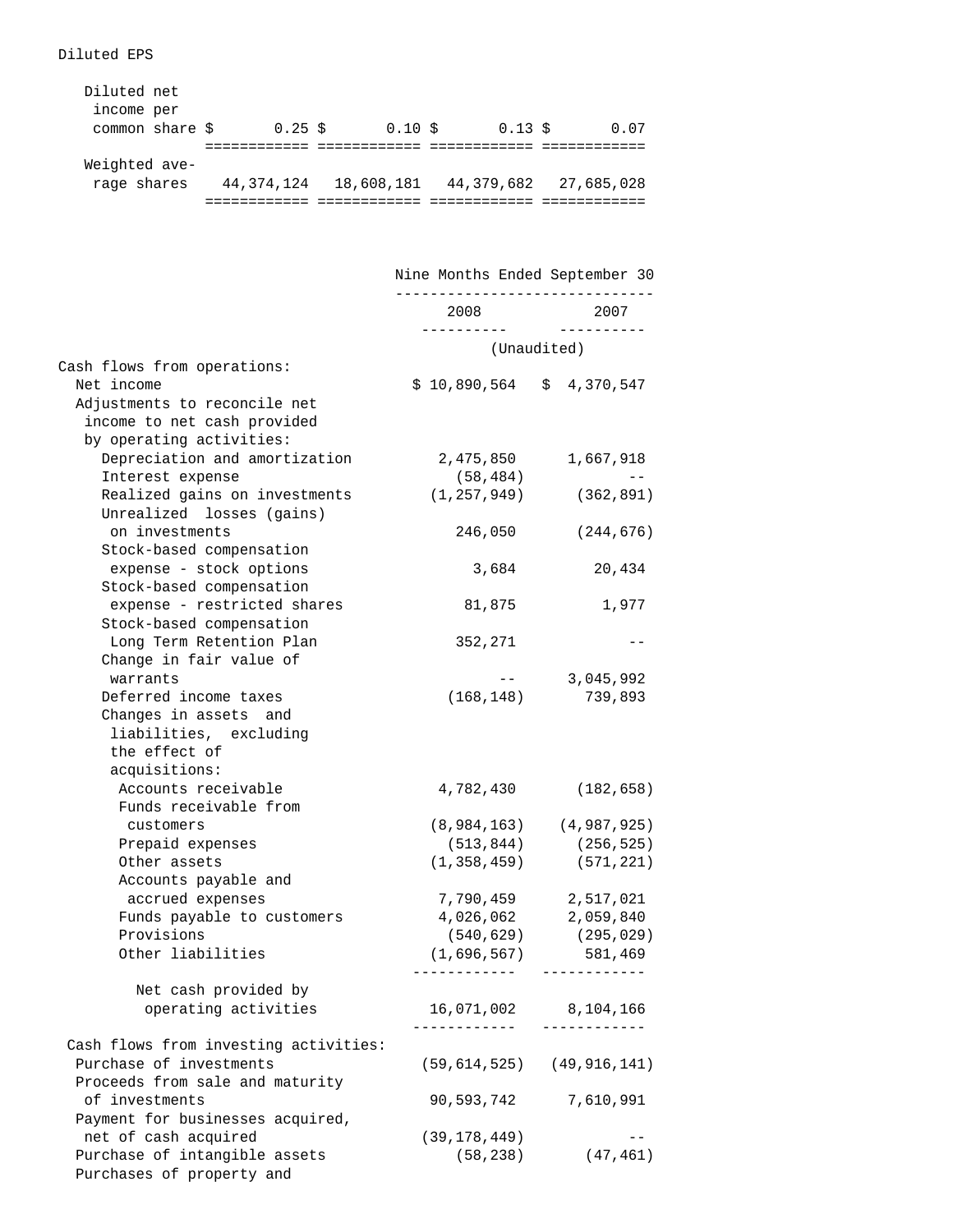| equipment                             |                                   | $(3,869,309)$ $(2,061,477)$  |
|---------------------------------------|-----------------------------------|------------------------------|
| Net cash used in                      |                                   |                              |
| investing activities                  | $(12, 126, 779)$ $(44, 414, 088)$ |                              |
| Cash flows from financing activities: |                                   |                              |
|                                       |                                   |                              |
| Increase in short term debt           |                                   | 12,104 2,801,050             |
| Decrease in short term debt           | (9,619,856)                       |                              |
| Loans paid                            |                                   | $---(9,000,000)$             |
| Stock options exercised               |                                   | 64,859 38,579                |
| Exercise of warrants                  |                                   | $--$ 749.991                 |
| Issuance of common stock              |                                   | $-- 49.573.239$              |
|                                       |                                   |                              |
| Net cash (used in) provided by        |                                   |                              |
| financing activities                  |                                   | $(9, 542, 893)$ 44, 162, 859 |
| Effect of exchange rate changes       |                                   |                              |
| on cash and cash equivalents          | 324,848 (459,984)                 |                              |
|                                       |                                   |                              |
| Net (decrease) increase in cash       |                                   |                              |
| and cash equivalents                  |                                   | $(5, 273, 822)$ 7, 392, 953  |
| Cash and cash equivalents,            |                                   |                              |
| beginning of the year                 |                                   | 15,677,407 7,143,027         |
|                                       |                                   |                              |
| Cash and cash equivalents,            |                                   |                              |
| end of the period                     | $$10,403,585 \t$14,535,980$       |                              |
|                                       | ============                      | ============                 |

|                                     |                     | Nine Months Ended September 30 |            |                    |  |
|-------------------------------------|---------------------|--------------------------------|------------|--------------------|--|
|                                     | 2008<br>----------- |                                |            | 2007<br>---------- |  |
|                                     | (Unaudited)         |                                |            |                    |  |
| Supplemental cash flow information: |                     |                                |            |                    |  |
| Cash paid for interest              | \$                  |                                |            | 315,039 \$ 470,706 |  |
| Cash paid for income taxes          |                     | 6,945,183                      |            | 3,463,724          |  |
| Non-cash financing activities:      |                     |                                |            |                    |  |
| Accretion of preferred stock        | \$                  |                                | $\ddot{s}$ | 309,299            |  |
| Conversion of mandatorily           |                     |                                |            |                    |  |
| redeemable convertible preferred    |                     |                                |            |                    |  |
| stock into common stock             |                     |                                |            | 64, 385, 844       |  |
| Reclassifications of warrants       |                     |                                |            | 4,636,456          |  |
| Acquisition of DeRemate and         |                     |                                |            |                    |  |
| Classified Media Group:             |                     |                                |            |                    |  |
| Cash and cash equivalents           |                     | \$691,632                      | \$         |                    |  |
| Funds receivable from customers     |                     | 117,473                        |            |                    |  |
| Accounts receivable                 |                     | 6,755,668                      |            |                    |  |
| Tax Credits                         |                     | 604,419                        |            |                    |  |
| Other current assets                |                     | 928,523                        |            |                    |  |
| Non current assets                  |                     | 496,911                        |            |                    |  |
|                                     |                     |                                |            |                    |  |
| Total assets acquired               |                     | 9,594,626                      |            |                    |  |
|                                     |                     |                                |            |                    |  |
| Accounts payable and accrued        |                     |                                |            |                    |  |
| expenses                            |                     | 4,676,259                      |            |                    |  |
| Funds payable to customers          |                     | 123,089                        |            |                    |  |
| Taxes payable                       |                     | 1,181,607                      |            |                    |  |
| Social security payable             |                     | 395,112                        |            |                    |  |
| Other liabilities                   |                     | 1,602,269                      |            |                    |  |
| Non current liabilities             |                     | 14,000                         |            |                    |  |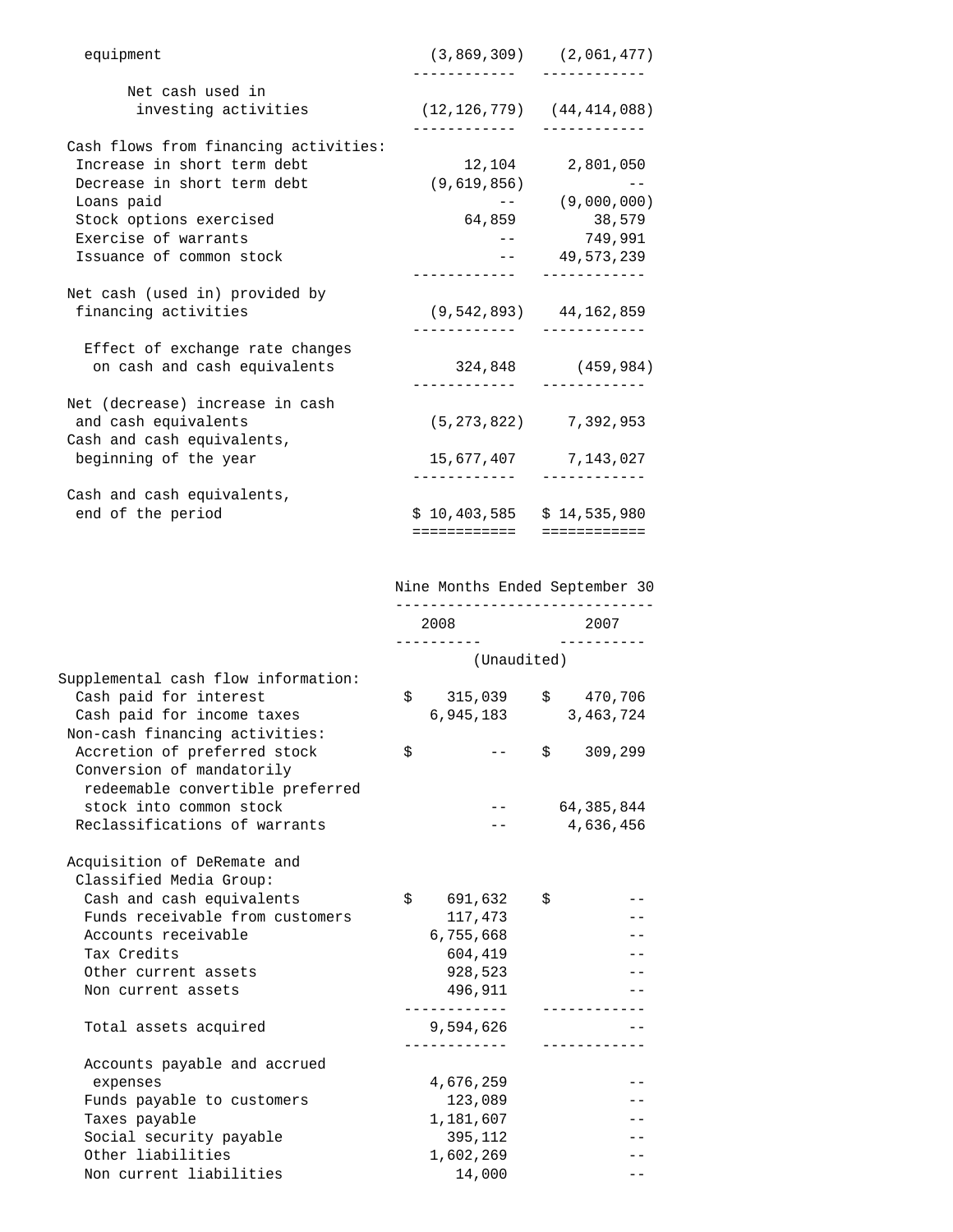| Provisions       |                               |                                                                           |              | 1,506,447<br>____________ | ------------                                 |  |
|------------------|-------------------------------|---------------------------------------------------------------------------|--------------|---------------------------|----------------------------------------------|--|
|                  | Total liabilities assumed     |                                                                           |              | 9,498,783                 |                                              |  |
|                  | Net assets acquired           |                                                                           |              | 95,843                    | ____________                                 |  |
|                  |                               |                                                                           |              | -------------             | ____________                                 |  |
| Goodwill         |                               |                                                                           |              | 52,949,111                |                                              |  |
| Trademarks       |                               |                                                                           |              | 5,622,188                 |                                              |  |
|                  | Customer lists                |                                                                           |              | 1,227,600                 |                                              |  |
|                  | Non compete agreement         |                                                                           |              | 573,484                   | $- -$                                        |  |
| assets           |                               | Deferred income tax on intangible                                         |              | (2, 598, 145)             |                                              |  |
|                  | Total purchase price          |                                                                           |              | 57,870,081                | ------------                                 |  |
|                  |                               |                                                                           |              | ____________              | ------------                                 |  |
|                  |                               | Cash and cash equivalents acquired                                        |              | (691, 632)                |                                              |  |
|                  |                               |                                                                           | ------------ |                           | ------------                                 |  |
|                  |                               |                                                                           |              |                           |                                              |  |
|                  |                               | Payment for businesses acquired,                                          |              |                           |                                              |  |
|                  | net of cash acquired          |                                                                           |              | \$39,178,449              | $\ddot{S}$                                   |  |
|                  |                               |                                                                           |              | ============              | ============                                 |  |
|                  |                               |                                                                           |              |                           |                                              |  |
|                  | Seller financing for DeRemate |                                                                           |              |                           |                                              |  |
|                  | business acquisition          |                                                                           |              | \$18,000,000              | $\mathcal{S}$ , and the set of $\mathcal{S}$ |  |
|                  |                               |                                                                           |              |                           | ==========================                   |  |
|                  |                               |                                                                           |              |                           |                                              |  |
|                  |                               | Three Months Ended September 30, 2008<br>-------------------------        |              |                           |                                              |  |
|                  |                               |                                                                           | Marketplaces |                           |                                              |  |
|                  |                               |                                                                           |              |                           |                                              |  |
|                  |                               |                                                                           |              |                           |                                              |  |
|                  |                               |                                                                           |              | Other                     |                                              |  |
|                  |                               | Brazil Argentina Mexico Countries Total                                   |              |                           |                                              |  |
|                  |                               |                                                                           |              |                           |                                              |  |
|                  |                               |                                                                           |              |                           |                                              |  |
| Net              |                               | revenues \$14,922,939 \$ 5,369,344 \$ 3,560,840 \$ 7,889,132 \$31,742,255 |              |                           |                                              |  |
| Direct           |                               |                                                                           |              |                           |                                              |  |
|                  |                               | costs (10,316,048) (2,340,884) (2,023,418) (4,501,162) (19,181,512)       |              |                           |                                              |  |
|                  |                               |                                                                           |              |                           |                                              |  |
| Direct           |                               |                                                                           |              |                           |                                              |  |
| contri-          |                               |                                                                           |              |                           |                                              |  |
| bution           |                               |                                                                           |              |                           |                                              |  |
|                  |                               |                                                                           |              |                           |                                              |  |
|                  |                               |                                                                           |              | Payments                  | Consolidated                                 |  |
|                  |                               |                                                                           |              | . _ _ _ _ _ _ _ _ _       | ___________                                  |  |
| Net revenues     |                               |                                                                           |              |                           | $$8,518,388$ $$40,260,643$                   |  |
| Direct costs     |                               |                                                                           |              |                           | $(5,020,589)$ $(24,202,101)$                 |  |
|                  |                               |                                                                           |              | ____________              | $- - - - - - - - - -$                        |  |
|                  | Direct contribution           |                                                                           |              | 3,497,799                 | 16,058,542                                   |  |
|                  |                               |                                                                           |              |                           |                                              |  |
|                  | Operating expenses and        |                                                                           |              |                           |                                              |  |
|                  | indirect costs of             |                                                                           |              |                           |                                              |  |
| net revenues     |                               |                                                                           |              |                           | (4, 382, 605)                                |  |
|                  |                               |                                                                           |              |                           | ___________                                  |  |
|                  | Income from operations        |                                                                           |              |                           | 11,675,937                                   |  |
|                  |                               |                                                                           |              |                           | ___________                                  |  |
|                  | Other income (expenses):      |                                                                           |              |                           |                                              |  |
| Interest income  |                               |                                                                           |              |                           | 330,139                                      |  |
|                  |                               |                                                                           |              |                           |                                              |  |
|                  |                               |                                                                           |              |                           |                                              |  |
|                  | Interest expense and other    |                                                                           |              |                           |                                              |  |
| Foreign exchange | financial results             |                                                                           |              |                           | (1, 132, 524)<br>(2,648,584)                 |  |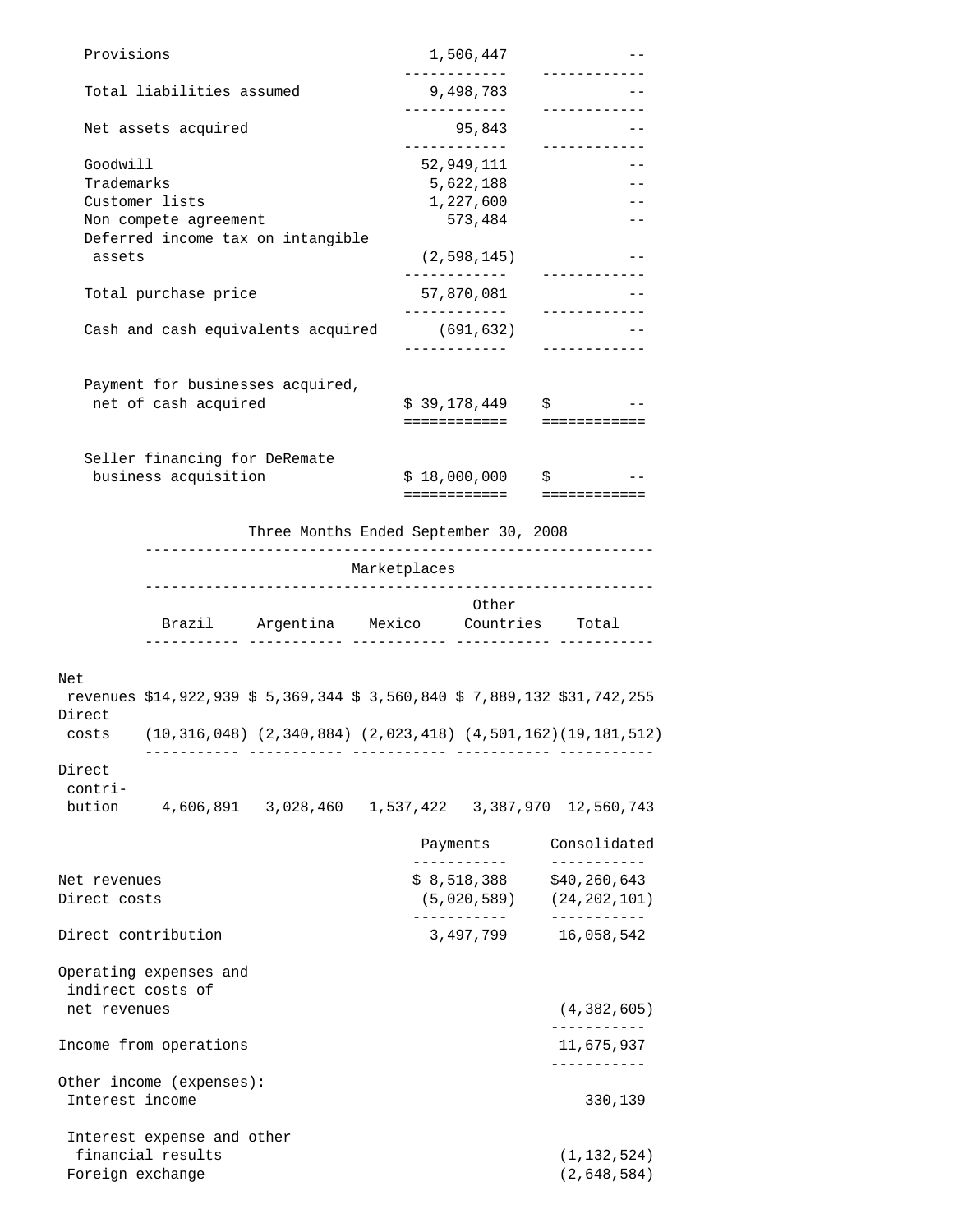Net income before income / asset tax expense  $\frac{1}{2}$  8,264,555

===========

-----------

|                                   |                                                        | Three Months Ended September 30, 2007   |              |                                            |                                                                                  |
|-----------------------------------|--------------------------------------------------------|-----------------------------------------|--------------|--------------------------------------------|----------------------------------------------------------------------------------|
|                                   |                                                        |                                         | Marketplaces |                                            |                                                                                  |
|                                   |                                                        | Brazil Argentina Mexico Countries Total |              | Other                                      |                                                                                  |
| Net                               |                                                        |                                         |              |                                            | revenues $$9,735,433$ $$3,117,546$ $$2,480,155$ $$2,809,492$ $$18,142,626$       |
| Direct<br>costs                   |                                                        |                                         |              |                                            | $(6, 275, 225)$ $(1, 488, 304)$ $(1, 699, 950)$ $(1, 438, 725)$ $(10, 902, 204)$ |
| Direct<br>contri-                 | bution 3,460,208 1,629,242 780,205 1,370,767 7,240,422 |                                         |              |                                            |                                                                                  |
|                                   |                                                        |                                         |              |                                            | Payments Consolidated                                                            |
| Net revenues<br>Direct costs      |                                                        |                                         |              | ____________<br>\$4,657,504<br>(2,886,354) | -----------<br>\$22,800,130<br>(13, 788, 558)                                    |
| Direct contribution               |                                                        |                                         |              | 1,771,150                                  | 9,011,572                                                                        |
| indirect costs of<br>net revenues | Operating expenses and                                 |                                         |              |                                            | (2, 714, 201)<br>___________                                                     |
|                                   | Income from operations                                 |                                         |              |                                            | 6,297,371<br>___________                                                         |
| Interest income                   | Other income (expenses):<br>Interest expense and other |                                         |              |                                            | 352,968                                                                          |
| Foreign exchange                  | financial results<br>Other expenses, net               |                                         |              |                                            | (700, 631)<br>(802, 348)<br>(960, 358)<br>-----------                            |
| tax expense                       | Net income before income / asset                       |                                         |              |                                            | \$4,187,002<br>===========                                                       |
|                                   |                                                        |                                         |              |                                            |                                                                                  |

# Nine Months Ended September 30, 2008 ----------------------------------------------------------- Marketplaces ----------------------------------------------------------- Other Brazil Argentina Mexico Countries Total ----------- ----------- ----------- ----------- -----------

#### Net

 revenues \$40,447,913 \$13,147,737 \$9,609,505 \$20,328,181 \$83,533,336 Direct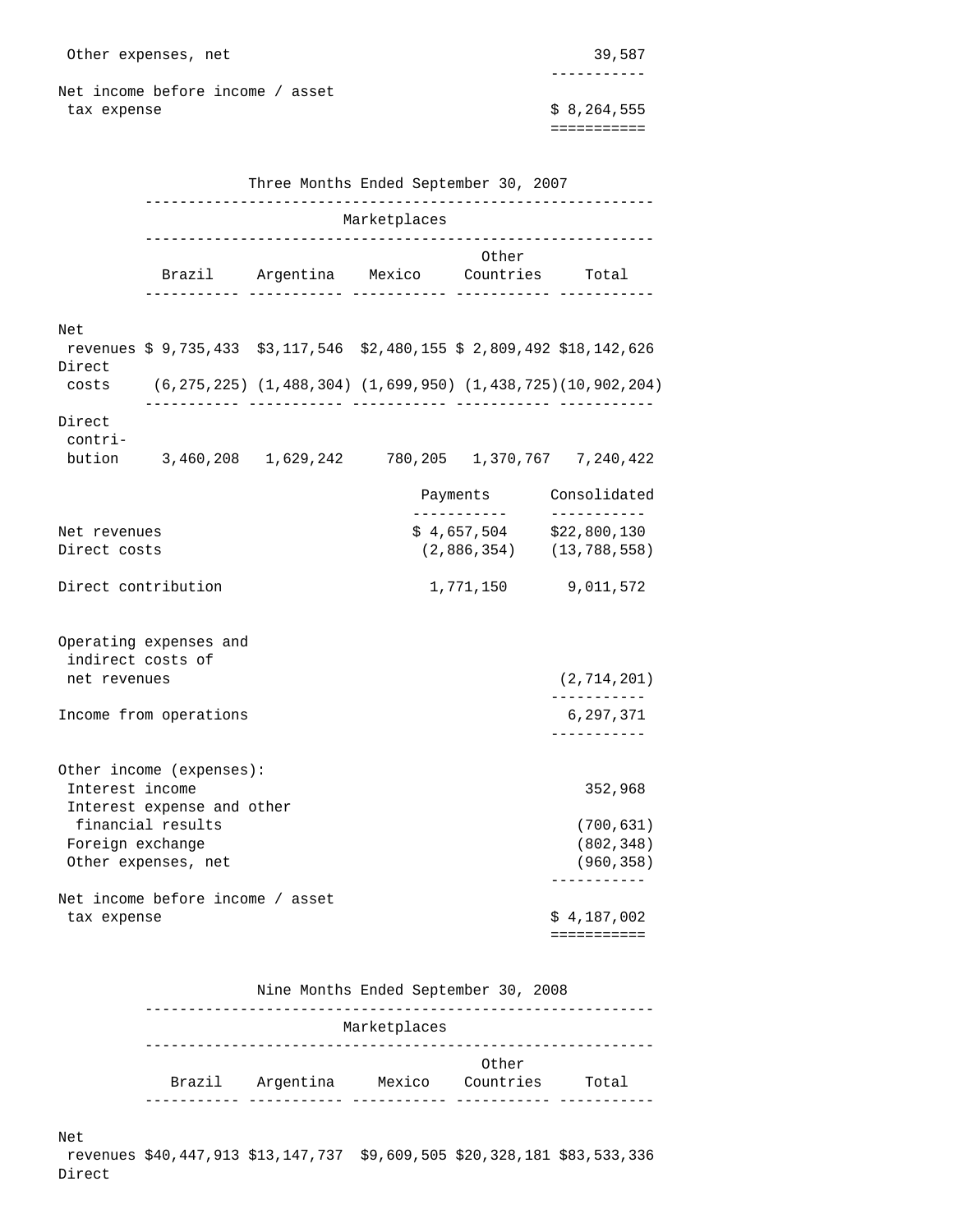----------- ----------- ----------- ----------- -----------

 Direct contri-

bution 14,208,101 6,934,610 3,378,663 9,072,018 33,593,392

|                                               | ----------- | Payments Consolidated<br>-----------                          |
|-----------------------------------------------|-------------|---------------------------------------------------------------|
| Net revenues<br>Direct costs                  |             | $$20,039,545$ $$103,572,881$<br>$(12, 814, 364)$ (62,754,308) |
| Direct contribution                           |             | 7, 225, 181 40, 818, 573                                      |
| Operating expenses and<br>indirect costs of   |             |                                                               |
| net revenues                                  |             | (14, 452, 564)<br>-----------                                 |
| Income from operations                        |             | 26,366,009<br>___________                                     |
| Other income (expenses):                      |             |                                                               |
| Interest income<br>Interest expense and other |             | 1,350,068                                                     |
| financial results                             |             | (3, 453, 671)                                                 |
| Foreign exchange                              |             | (5,689,938)                                                   |
| Other expenses, net                           |             | 41,874                                                        |
| Net income before income / asset              |             | -----------                                                   |
| tax expense                                   |             | \$18,614,342                                                  |
|                                               |             | ===========                                                   |

Nine Months Ended September 30, 2007

|                             | Marketplaces |                                                                           |        |                    |                                                                                   |  |
|-----------------------------|--------------|---------------------------------------------------------------------------|--------|--------------------|-----------------------------------------------------------------------------------|--|
|                             | Brazil       | Argentina                                                                 | Mexico | Other<br>Countries | Total                                                                             |  |
| Net<br>Direct               |              | revenues \$26,306,517 \$ 7,859,816 \$ 6,917,780 \$ 7,339,954 \$48,424,067 |        |                    |                                                                                   |  |
| costs                       |              |                                                                           |        |                    | $(16, 638, 220)$ $(3, 987, 398)$ $(4, 498, 440)$ $(4, 341, 008)$ $(29, 465, 066)$ |  |
| Direct<br>contri-<br>bution |              |                                                                           |        |                    |                                                                                   |  |

|                     | Payments    | Consolidated   |
|---------------------|-------------|----------------|
|                     |             |                |
| Net revenues        | \$9,808,688 | \$58,232,755   |
| Direct costs        | (7.502.044) | (36, 967, 110) |
| Direct contribution | 2,306,644   | 21, 265, 645   |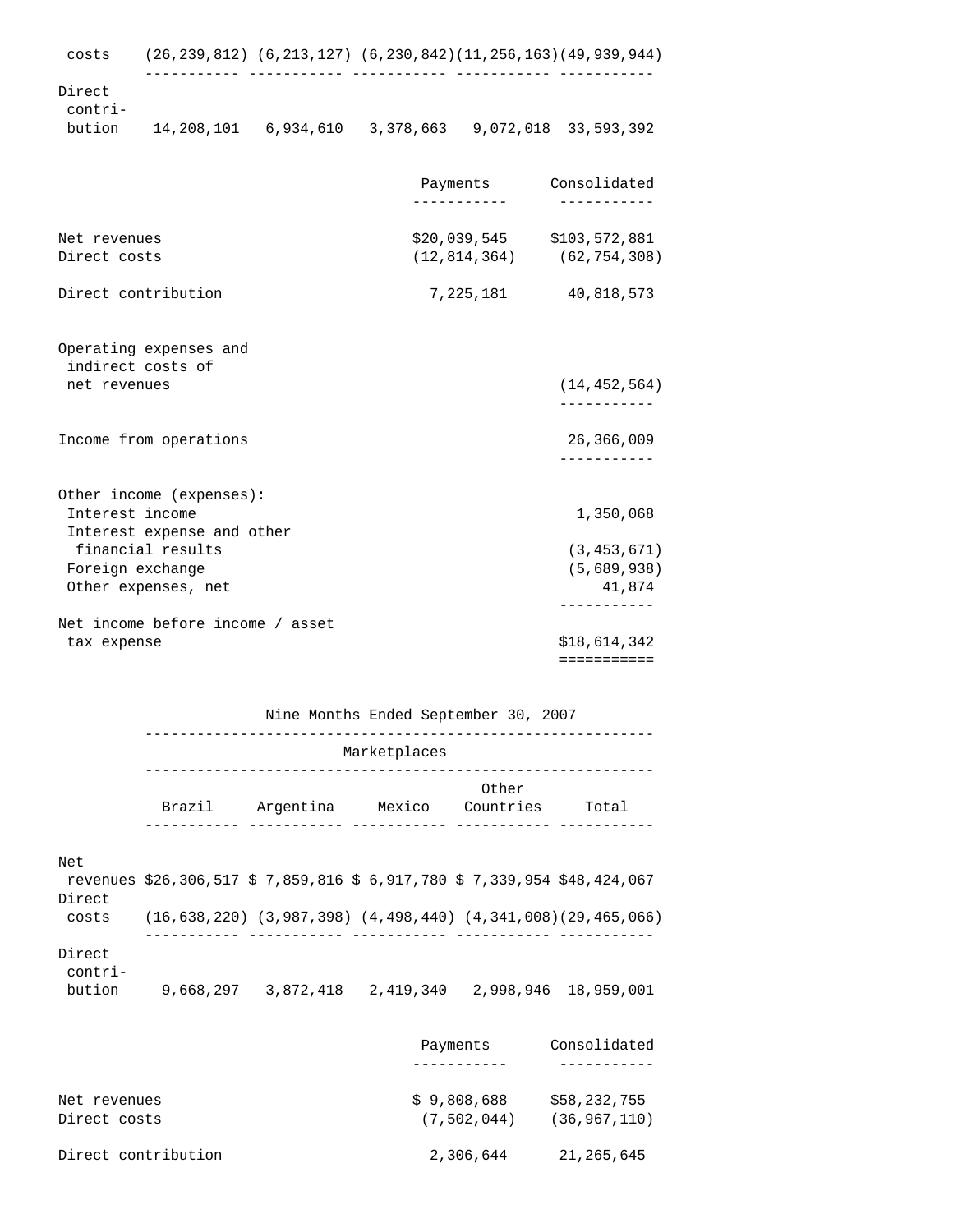| Operating expenses and<br>indirect costs of |               |
|---------------------------------------------|---------------|
| net revenues                                | (7, 158, 466) |
| Income from operations                      | 14,107,179    |
|                                             |               |
| Other income (expenses):                    |               |
| Interest income                             | 872,207       |
| Interest expense and other                  |               |
| financial results                           | (1,688,275)   |
| Foreign exchange                            | (1,806,520)   |
| Other expenses, net                         | (3,006,416)   |
| Net income before income / asset            |               |
| tax expense                                 | \$8,478,175   |
|                                             |               |

## Non-GAAP Measures of Financial Performance

This press release includes certain non-GAAP financial measures as defined under Securities and Exchange Commission (SEC) Rules to supplement the company's consolidated financial statements presented in accordance with generally accepted accounting principles, or GAAP.

These measures are not in accordance with, or an alternative for, measures prepared in accordance with GAAP and may be different from non-GAAP measures used by other companies. In addition, these non-GAAP measures are not based on any comprehensive set of accounting rules or principles. Non-GAAP measures have limitations in that they do not reflect all of the amounts associated with MercadoLibre's results of operations in conjunction with the corresponding GAAP measures.

Reconciliation to the nearest GAAP measure of all non-GAAP financial measures included in this press release can be found in the tables included at the end of this press release.

These non-GAAP measures are provided to enhance investors overall understanding of the company's current financial performance. Specifically, the company believes the non-GAAP measures provide useful information to both management and investors by excluding certain non-recurring compensation expenses that may not be indicative of its core operating results, thereby enhancing an investor's ability to make period over period comparisons of the company's results. The company believes the inclusion of non-GAAP measures provides consistency in the company's financial reporting and uses these measures in internal budgets and models and in determining executive compensation benchmarks.

In this press release MercadoLibre includes each of income from operations, net income and earnings per basic and diluted share for the nine month ended September 30, 2008 after excluding (or adding back) the following charge required by GAAP:

Compensation Costs Related to Acquisitions: This amount relates to the purchase price of the shares of CMG and its subsidiaries. Under EITF 95-8 "Accounting for Contingent Consideration Paid to the Shareholders of an Acquired Enterprise in a Purchase Business Combination", we have recognized a contingent consideration paid to former shareholders as compensation for services. Total compensation paid in cash amounts to \$1,919,870, for the nine month period ended September 30, 2008. This compensation was paid out in the second quarter of 2008. The following tables show a reconciliation of this exclusion from the GAAP measures to the non GAAP measures.

Long term retention plan compensation: On August 8, 2008, the Board of Directors approved an employee retention program that will be payable 50% in cash and 50% in shares, in addition to the annual salary and bonus of certain executives. Payments will be made, in equal parts stock and cash, during the first quarter on annual basis according to the following vesting schedule: year 1 (2008): 17%, year 2 (2009): 22%, year 3 (2010): 27%, year 4 (2011): 34%.

As described above, these costs will be a recurring expense to the company over the life of the retention plan.

The U.S. GAAP compensation cost is recognized in accordance with the graded-vesting attribution method and is accrued up to each payment day. The non-GAAP measures for the third quarter of 2008 were calculated based on the simple vesting schedule described above, in which 17% of the cost of the plan vests during the first year. The following tables show a reconciliation of these non-GAAP financial measures to the nearest comparable GAAP measures.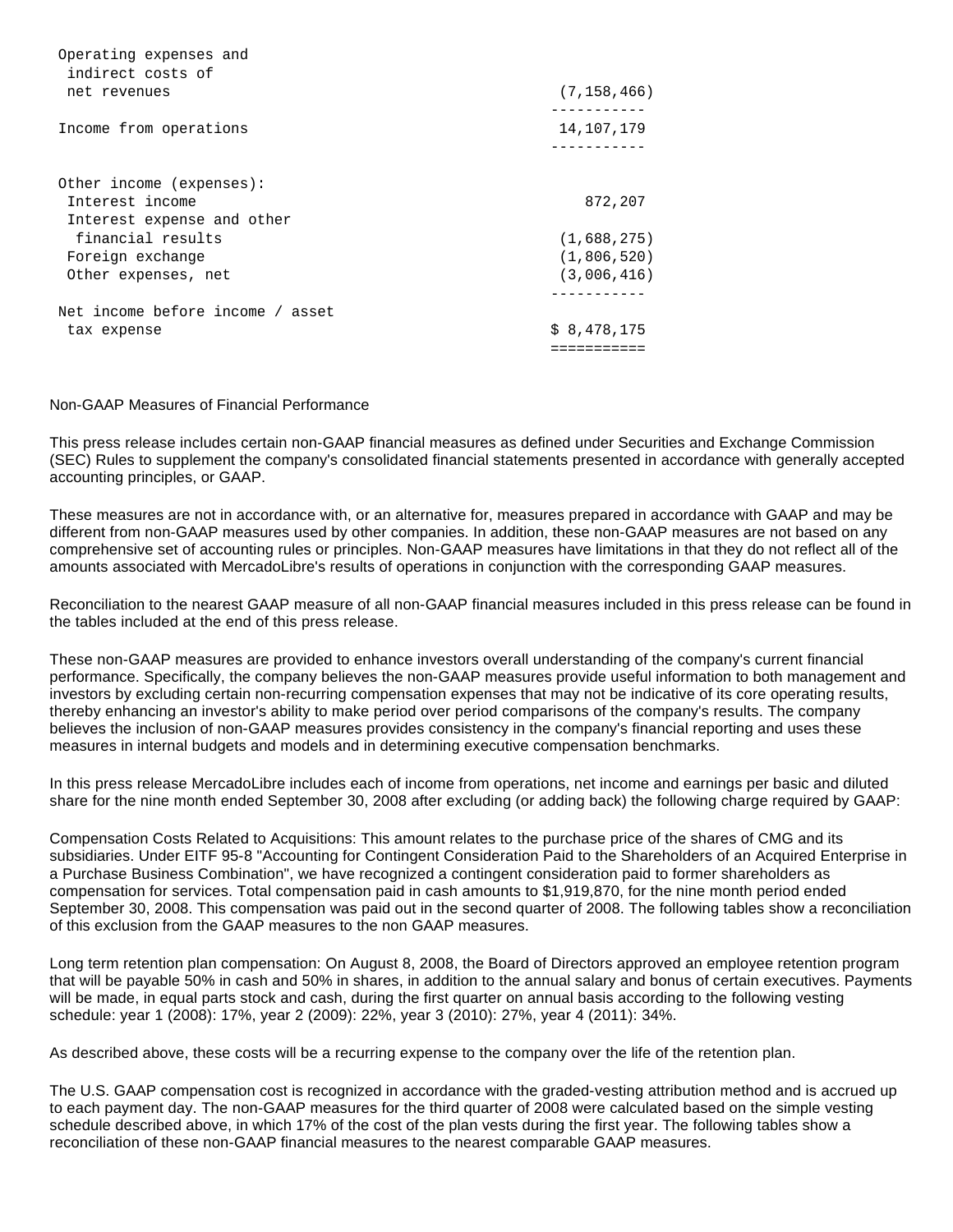Reconciliation to Income from Operations and Operating Margin

|                                                                                                               | September 30 |  |                | Nine Months Ended Three Months Ended<br>September 30 |                                  |      |
|---------------------------------------------------------------------------------------------------------------|--------------|--|----------------|------------------------------------------------------|----------------------------------|------|
|                                                                                                               |              |  | 2008 2007 2008 |                                                      | ------ ------------------------- | 2007 |
| Income from                                                                                                   |              |  |                |                                                      |                                  |      |
| operations \$ 26,366,009 \$ 14,107,179 \$ 11,675,937 \$ 6,297,371<br>Long term reten-<br>tion plan com-       |              |  |                |                                                      |                                  |      |
| pensation<br>Compensation<br>costs related to                                                                 | 220,392      |  |                |                                                      | $-- 220,392$                     |      |
| acquisitions 1,919,870                                                                                        |              |  |                |                                                      |                                  |      |
| Non-GAAP income<br>from operations $$28,506,271 $14,107,179 $11,896,329 $6,297,371$                           |              |  |                |                                                      |                                  |      |
| Non-GAAP income<br>from operations                                                                            |              |  |                |                                                      |                                  |      |
| margin                                                                                                        |              |  |                |                                                      | $27.5\%$ 24.2% 29.5% 27.6%       |      |
| Depreciation and<br>Amortization 2,475,850 1,667,918 955,148 566,867                                          |              |  |                |                                                      |                                  |      |
| Non-GAAP EBITDA \$ 30,982,121 \$ 15,775,097 \$ 12,851,477 \$ 6,864,238                                        |              |  |                |                                                      |                                  |      |
| Non-GAAP EBITDA<br>operating margin $29.9$ <sup>8</sup> 27.1 <sup>8</sup> 31.9 <sup>8</sup> 30.1 <sup>8</sup> |              |  |                |                                                      |                                  |      |

Reconciliation of Net Income to Net Income before compensation cost

|                                                                                                        | Nine Months Ended<br>September 30                                         |  |                                                                                                                                                                                                                                 |  | Three Months Ended<br>September 30 |  |      |  |
|--------------------------------------------------------------------------------------------------------|---------------------------------------------------------------------------|--|---------------------------------------------------------------------------------------------------------------------------------------------------------------------------------------------------------------------------------|--|------------------------------------|--|------|--|
|                                                                                                        | 2008                                                                      |  | 2007 — 2007 — 2008 — 2008 — 2008 — 2008 — 2008 — 2008 — 2008 — 2008 — 2008 — 2008 — 2008 — 2008 — 2008 — 2008 — 2008 — 2008 — 2008 — 2008 — 2008 — 2008 — 2008 — 2008 — 2008 — 2008 — 2008 — 2008 — 2008 — 2008 — 2008 — 2008 — |  | 2008                               |  | 2007 |  |
| Net income \$ 10,890,564 \$ 4,370,547 \$ 5,875,792 \$ 2,785,474<br>Long term reten-<br>tion plan comp- |                                                                           |  |                                                                                                                                                                                                                                 |  |                                    |  |      |  |
| ensation net of<br>tax effect<br>Compensation<br>costs related to                                      | 188,867                                                                   |  |                                                                                                                                                                                                                                 |  | 188,867                            |  |      |  |
| acquisitions                                                                                           | 1,919,870                                                                 |  |                                                                                                                                                                                                                                 |  |                                    |  |      |  |
| Non-GAAP net<br>income                                                                                 | $$12,999,300 \text{ } $4,370,547 \text{ } $6,064,659 \text{ } $2,785,474$ |  |                                                                                                                                                                                                                                 |  |                                    |  |      |  |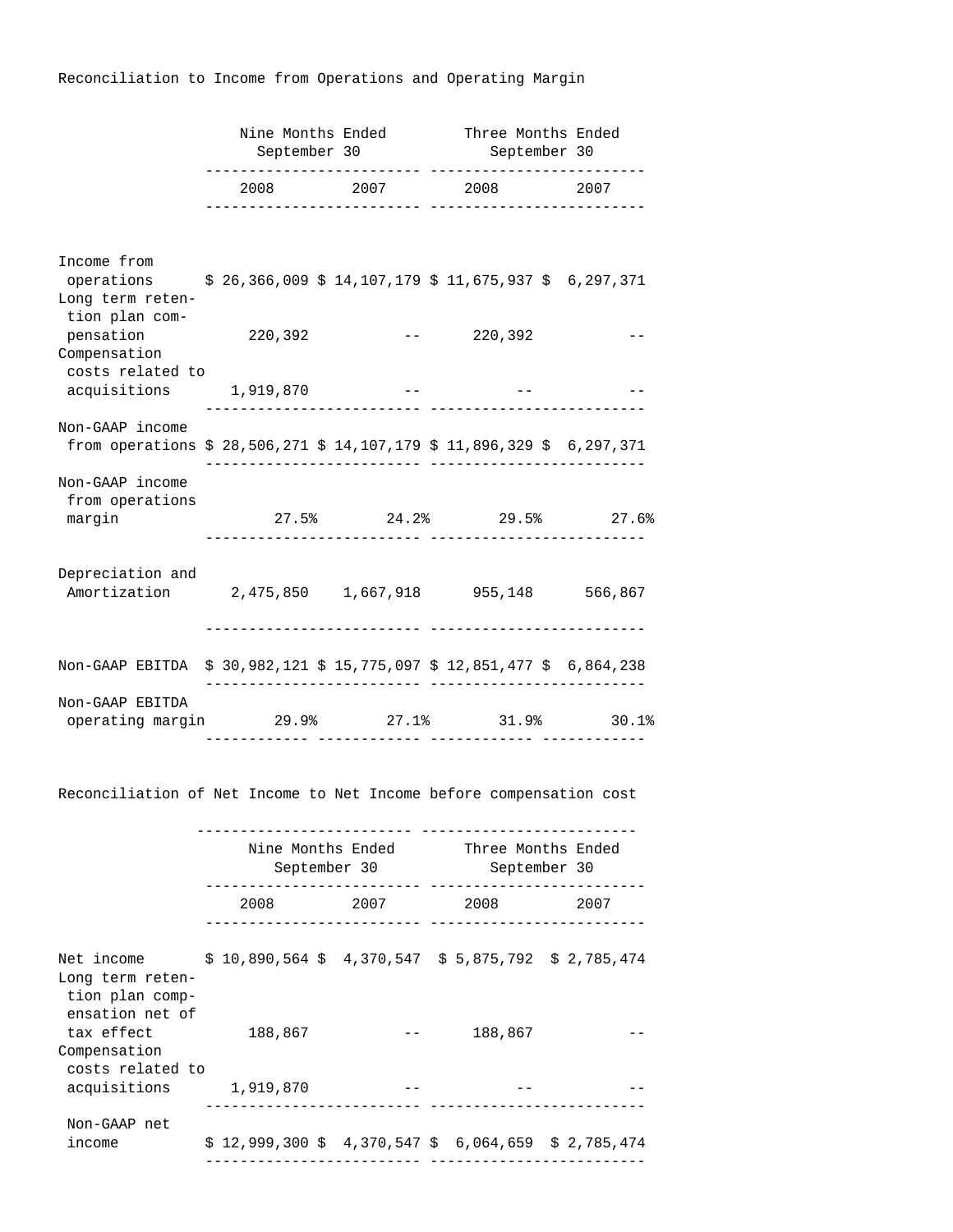| per common<br>share: $\qquad \qquad$ \$ 0.25 \$ 0.10 \$ 0.13 \$ 0.07                                                                                                                                                                               |  |  |             |                                    |
|----------------------------------------------------------------------------------------------------------------------------------------------------------------------------------------------------------------------------------------------------|--|--|-------------|------------------------------------|
| Non-GAAP basic<br>net income per<br>$common share:$ $$$ 0.29                                                                                                                                                                                       |  |  | \$ 0.14     |                                    |
| Shares used in<br>basic net income<br>per share calcu-<br>lation: 44, 255, 985  18, 214, 978  44, 290, 540  27, 538, 652                                                                                                                           |  |  |             |                                    |
| come per common<br>share the state of the state of the state of the state of the state of the state of the state of the state of the state of the state of the state of the state of the state of the state of the state of the state of the state |  |  |             | $$0.25 \t$ 0.10 \t$ 0.13 \t$ 0.07$ |
| Non-GAAP diluted<br>net income per<br>$common share:$ $$$ 0.29                                                                                                                                                                                     |  |  | $\sin 0.14$ |                                    |
| Shares used in<br>diluted net in-<br>come per share<br>calculation: 44, 374, 124  18, 608, 181  44, 379, 682  27, 685, 028                                                                                                                         |  |  |             |                                    |

 Reconciliation of Blended and Effective tax Rate including and excluding compensation cost

|                                                                                                                                                                           | Nine Months Ended<br>September 30                                        |  |                      |              | Three Months Ended<br>September 30 |  |
|---------------------------------------------------------------------------------------------------------------------------------------------------------------------------|--------------------------------------------------------------------------|--|----------------------|--------------|------------------------------------|--|
|                                                                                                                                                                           |                                                                          |  | 2008 2007 2008 2007  |              |                                    |  |
| Income and asset<br>tax expense $\frac{1}{5}$ 7,723,778 \$ 4,107,628 \$ 2,388,763 \$ 1,401,528<br>Income taxes re-<br>lated with long<br>term retention<br>plan compensa- |                                                                          |  |                      |              |                                    |  |
| tion                                                                                                                                                                      |                                                                          |  | $31,526$ -- $31,526$ |              |                                    |  |
| Non-GAAP income<br>and asset tax<br>expense                                                                                                                               | $$7,755,304 \text{ } $4,107,628 \text{ } $2,420,289 \text{ } $1,401,528$ |  |                      |              |                                    |  |
| Income before<br>income taxes $$18,614,342 $8,478,175 $8,264,555 $4,187,002$<br>Long term reten-<br>tion plan comp-                                                       |                                                                          |  |                      |              |                                    |  |
| ensation<br>Compensation                                                                                                                                                  | 220,392                                                                  |  |                      | $--$ 220,392 |                                    |  |
| costs related to<br>acquisitions 1,919,870                                                                                                                                |                                                                          |  |                      |              |                                    |  |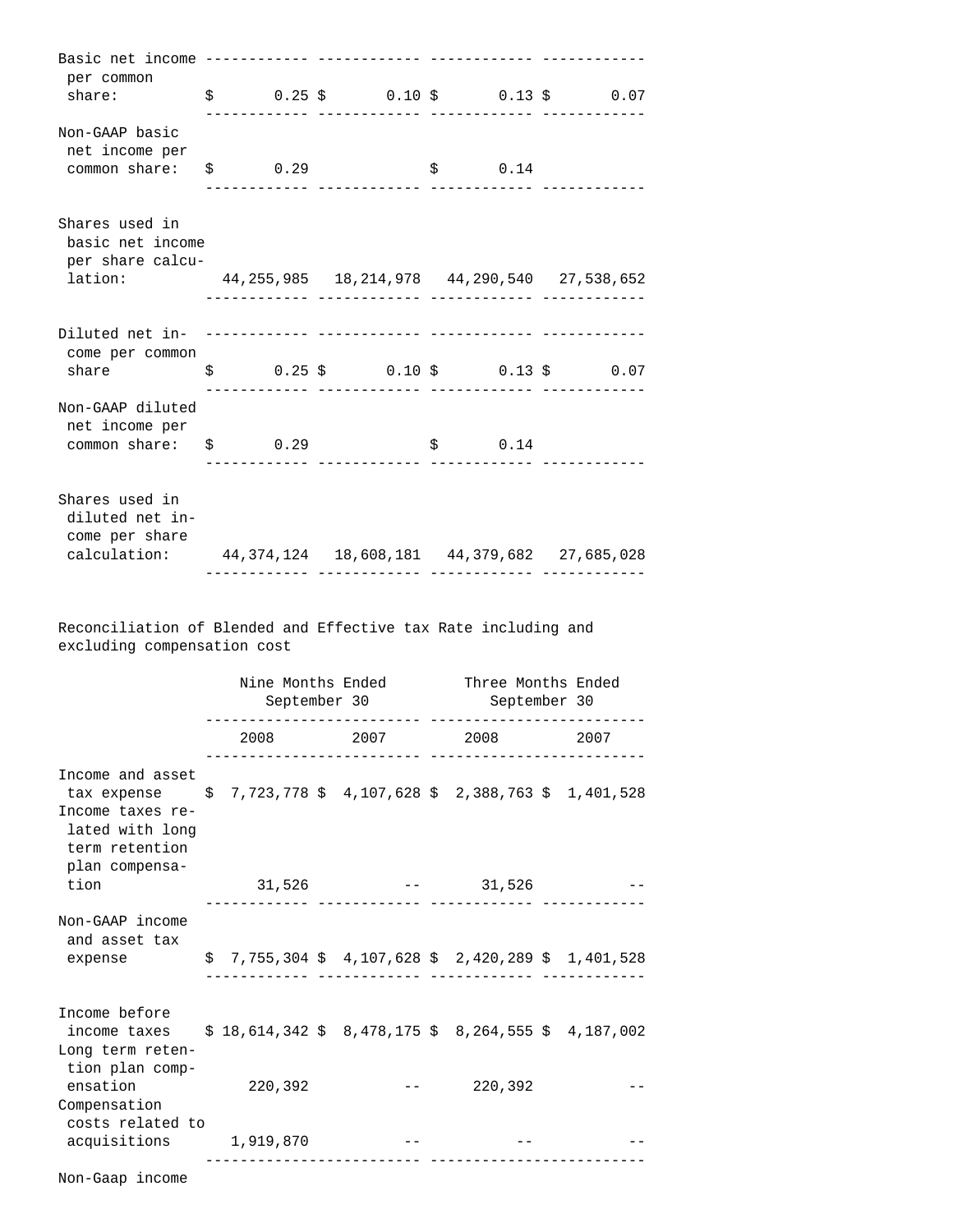| before income<br>taxes                               | $$20,754,605$ \$ 8,478,175 \$ 8,484,948 \$ 4,187,002 |                                                                                 |       |
|------------------------------------------------------|------------------------------------------------------|---------------------------------------------------------------------------------|-------|
| (1)                                                  |                                                      | $41.5%$ $48.4%$ $28.9%$ $33.5%$                                                 |       |
| Non-GAAP Blended<br>tax rate (1)                     |                                                      | $37.4$ <sup>8</sup> $48.4$ <sup>8</sup> $28.5$ <sup>8</sup> $33.5$ <sup>8</sup> |       |
| Efective tax rate<br>$(2)$ $(3)$                     |                                                      | $38.4\%$ $40.9\%$ $37.1\%$                                                      | 38.2% |
| Non-Gaap Efective<br>$\text{tax rate} (2) (3)$ 34.6% |                                                      | 36.5%                                                                           |       |

- 1 Blended tax rate defined as income and asset tax expense as a percentage of income before income and asset tax
- 2 Effective income tax rate defined as the provision for income taxes as a percentage of income before income tax
- 3 The efective tax rate does not include the effect of the Mexican Tax call Impuesto Empresarial a Tasa Unica (IETU)

 Reconciliation of Net cash provided by operating activities and used in investing activities after excluding effect of compensation cost

|                                                                                                                    | Nine Months Ended<br>September 30,<br>----------------- |
|--------------------------------------------------------------------------------------------------------------------|---------------------------------------------------------|
|                                                                                                                    | 2008 2007                                               |
| Net cash provided by operating activities $$16,071,003$ \$ 8,104,166<br>Compensation costs related to acquisitions | 1,919,870                                               |
| Non-GAAP net cash provided by operating<br>activities                                                              | $$17,990,873$$ $$8,104,166$                             |
| Net cash used in investing activities<br>Purchase of intangible assets                                             | $$(12, 126, 779)$ \$ $(44, 414, 088)$<br>(1, 919, 870)  |
| Non-GAAP net cash used in investing<br>activities                                                                  | $$(14, 046, 649)$ $$(44, 414, 088)$                     |

This news release was distributed by GlobeNewswire, [www.globenewswire.com](http://www.globenewswire.com/)

#### SOURCE: MercadoLibre, Inc.

MercadoLibre Investor Relations contact: Pedro Arnt +54 (11) 5352 8000 [investor@mercadolibre.com](mailto:investor@mercadolibre.com) Media Relations contact: Lorena Diaz Quijano